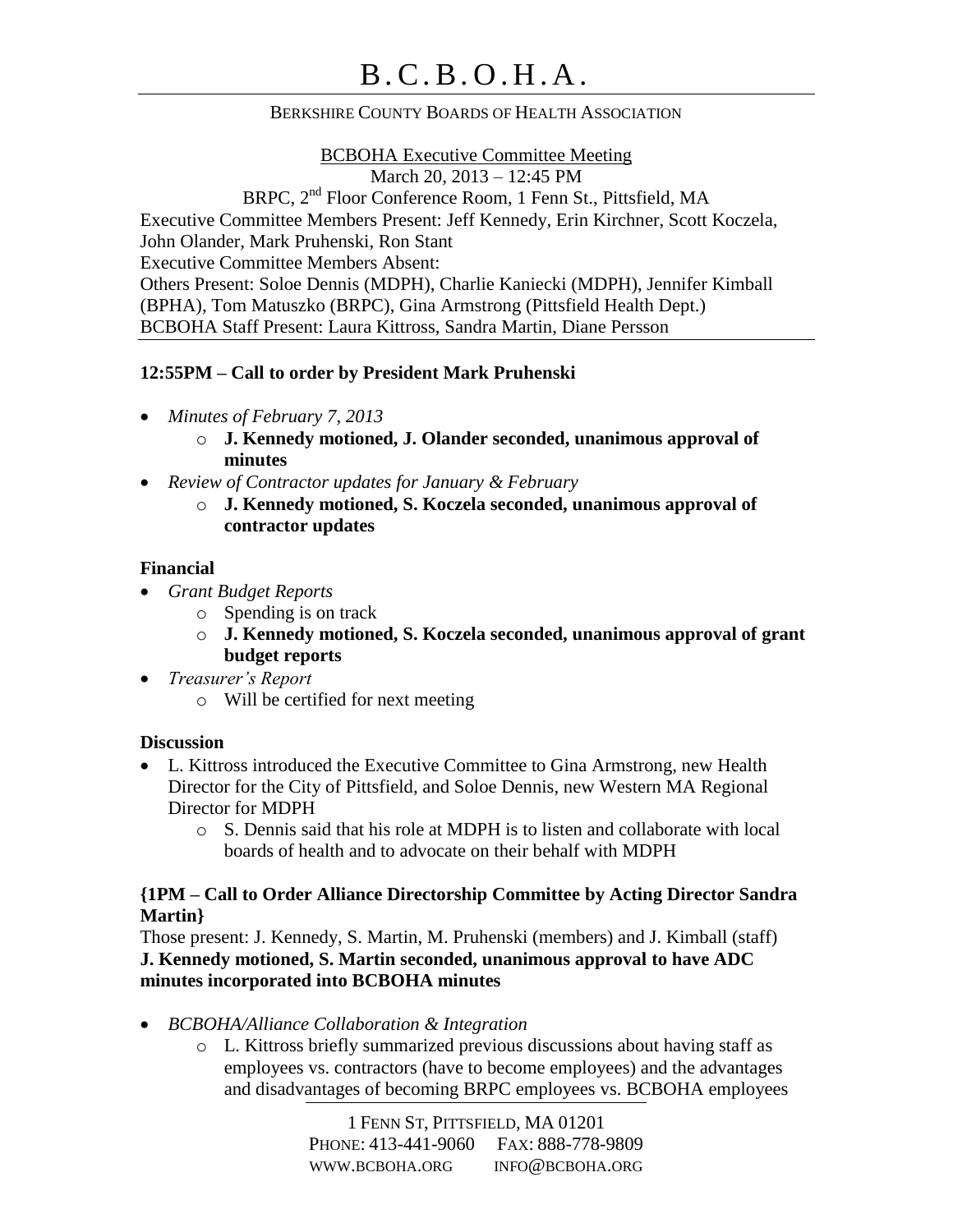- o L. Kittross also explained that the Alliance is without a Director, that S. Martin has been volunteering a great deal of time as Acting Director, and that the suggestion has been made that L. Kittross take on the role of Director for  $1/3 - 1/2$  time, while maintaining her PHEP duties
- o The organizations would remain separate for the time being; but, by working more closely together, they will be stronger
- o S. Koczela asked what would happen if funding for the Alliance was cut
	- L. Kittross explained that part of her job would be to make sure it was sustainable and to seek alternate funding via other grants
		- S. Koczela said that the Alliance's ability to be sustainable was a factor in Adams' decision about the Public Health Nursing program
			- o S. Martin said that the PHN program was doing very well and is sustainable on its own
- o L. Kittross also said that as a BRPC employee, BRPC could assign her to other projects
- o BCBOHA would have to contract with BRPC for 2-5 hours a month for L. Kittross to continue to do BCBOHA work (supervise D. Persson, file taxes, balance checking account)
- o M. Pruhenski said that it seems we are somewhat answering by default the employee question by supporting L. Kittross becoming Director of both
	- L. Kittross said, in theory, she could become an employee of BRPC for Alliance work and become an employee of BCBOHA for PHEP work
- o L. Kittross reiterated that a decision should not be based on one person; but, that a decision should be made based on what was best for both organizations
- o T. Matuszko said that the Alliance Director will be a BRPC employee; but, that the PHEP work could be bid out (contractors) or employees. Contractors would be employees of another employer (BCBOHA)
- o T. Matuszko also said that discussion is about BCBOHA's role as PHEP Coalition, not anything else BCBOHA does (chokesaver, installers, etc.)
	- D. Persson would have to become an employee of BCBOHA to handle those projects
- o J. Kennedy motioned, E. Kirchner seconded to move forward with BCBOHA/Alliance collaboration and Directorship
	- S. Martin suggested not limiting it to just the Directorship
		- J. Kennedy accepted change to reflect collaboration and staff
		- J. Olander asked if there was any conflict of interest
			- T. Matuszko said no because of the way the contracts are written
	- L. Kittross is still in talks with BRPC about financial and programmatic issues
		- Suggested another amendment to motion: Move forward with collaboration and staff provided that roles of organizations are mutually agreed upon with BRPC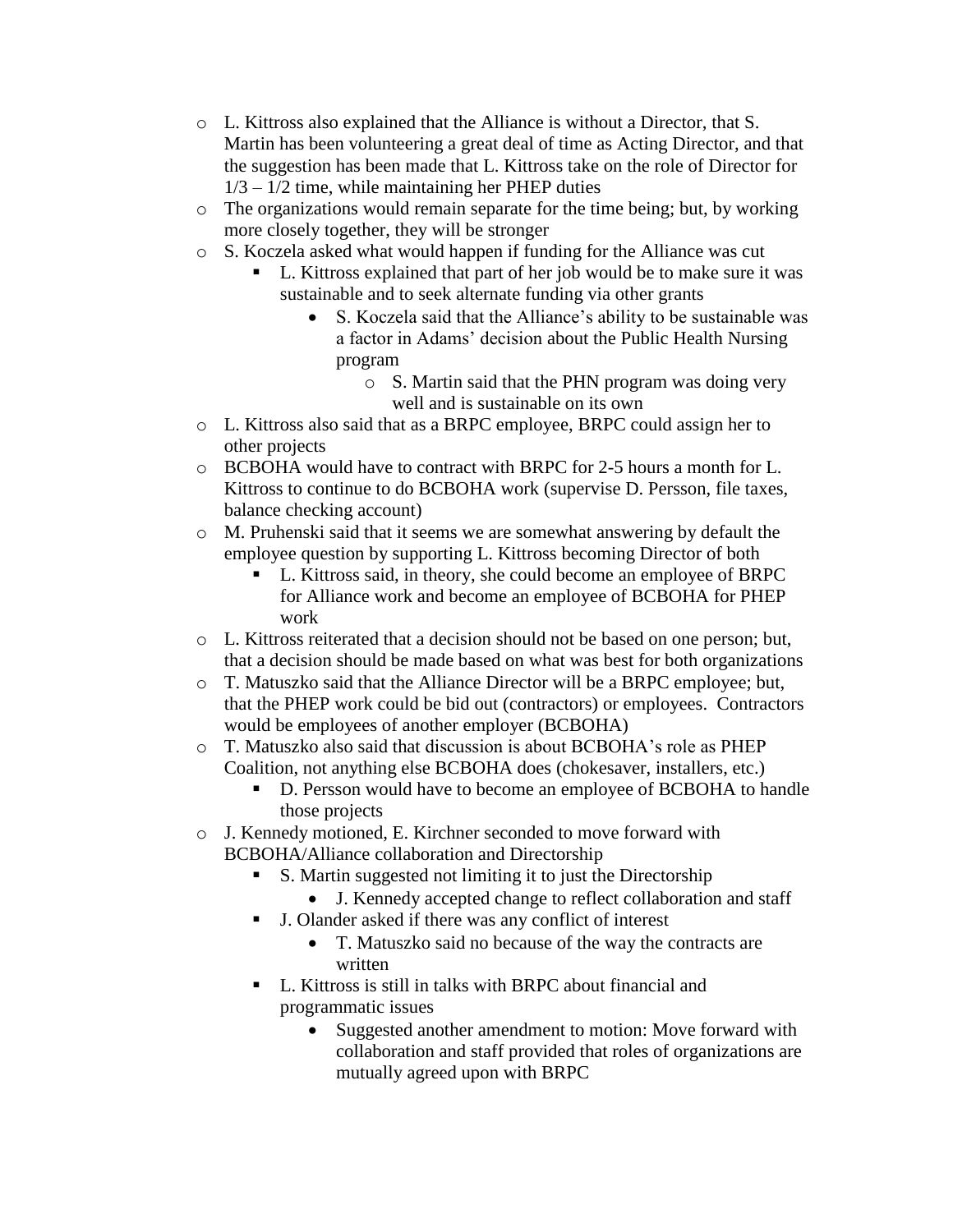o **J. Kennedy restated motion with accepted amendments: move forward with BCBOHA/Alliance collaboration and staff provided that roles of organizations are mutually agreed upon with BRPC, E. Kirchner seconded, unanimous approval**

**{ADC – J. Kennedy motioned, M. Pruhenski seconded, unanimous approval to move forward with BCBOHA/Alliance collaboration and staff provided that roles of organizations are mutually agreed upon with BRPC}**

- *Employees*
	- o **J. Kennedy motioned, E. Kirchner seconded, unanimous approval that BCBOHA contractors move into discussions/negotiations to become BRPC employees provided that a mutually beneficial agreement between BCBOHA and BRPC can be reached**

**{ADC – J. Kennedy motioned, M. Pruhenski seconded, unanimous approval that BPHA contractors move into discussions/negotiations to become BRPC employees provided that a mutually beneficial agreement between BPHA and BRPC can be reached}**

**{1:27PM – J. Kennedy motioned, M. Pruhenski seconded, unanimous approval to adjourn ADC}**

# **Old Business**

- *PHEP Update*
	- o Deliverables EDS Planning / TARs / Drills
		- TARS are being done
			- Sheffield and Lenox are being audited this year
				- o Sheffield's is good
				- o Lenox's has not been updated for several years & will not make a good showing; we are trying to convince Lenox of the importance of updating their plans
		- **Pittsfield and Stockbridge are currently working with Diane to update** their plans
	- o FY 14 / Concurrence
		- L. Kittross handed out "Overview of 2013 Joint Funding Opportunity Announcement (FOA) Prepared for 18 March 2013 LSAC Meeting: Hospital Preparedness Program and Public Health Emergency Preparedness Cooperative Agreements Budget Period 2 (July 1, 2013 – June 30, 2014)"
			- MDPH has to apply to CDC for PHEP funds every year
				- o Have to show agreement from Coalitions every year
					- BCBOHA used to vote via email
						- Because of Open Meeting Law, vote used to take place at Executive Committee meetings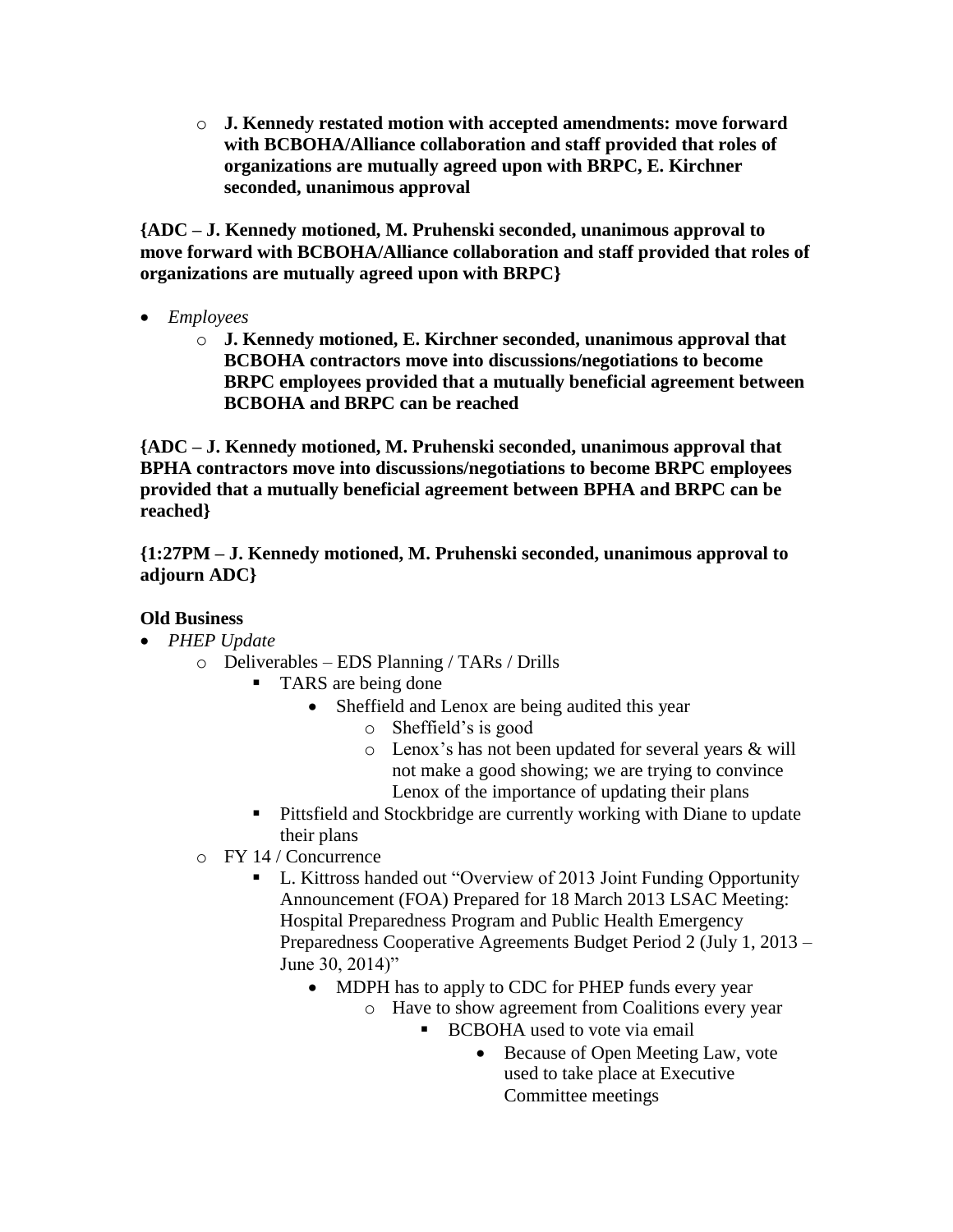- o This year, the timing is right so that the entire membership can vote at the Spring dinner on 4/22
- L. Kittross went over handout with stipulation that numbers listed are for planning purposes only
- With the federal budget and sequester, anything could happen
	- S. Martin that this budget has been approved
- L. Kittross reports that she is assuming a 10% cut for budgeting purposes
- L. Kittross will send out timeline, conference call notices and notice about vote at dinner to email distribution list
- *BOH Orientation Class*
	- o 3 classes will be set up in the 3 areas of the County
	- o T. Matuszko has been talking to Berkshire Community College to make it part of a larger series for municipal employees including overall classes (OML, ethics) and classes tailored to specific positions within the town (BOH, BOS, etc.)
	- o S. Koczela asked about fees to attend
		- Attendance has to be free
		- May cost us a fee to run classes there; but, could save us some money because BCC would do registration and certificates
	- o C. Kaniecki asked where the money has come from. Is it from MDPH?
		- $Yes it$  is DIG based
		- There is also WMPHA money (from LPHI) to subsidize non-Berkshire County attendees
	- o Geoff Wilkinson and Mike Coughlin from MDPH has asked if it could be brought to other areas of the State
		- We are committed to doing 3 in Berkshire County; but, could also easily bring it to other areas of the State
			- L. Kittross sent Mike an estimate
- *Principles of Operation*
	- o Every year there is a vote on how BCBOHA as the Coalition and BRPC work together
		- If we become BRPC employees, those Principles of Operation should be strengthened to make sure that the Executive Committee remains in control of PHEP
			- L. Kittross and T. Matuszko have been working on them and should have a draft soon
				- o Will vote at 4/17 meeting
- *Spring Dinner*
	- o No registrations yet
	- o C. Kaniecki will not be able to attend
	- o S. Dennis will be sent invite
	- o S. Koczela was very helpful in getting speakers to talk about receivership
- *Exec Committee Opening*
	- o M. Serrano has left to take a position with a hospital in South Carolina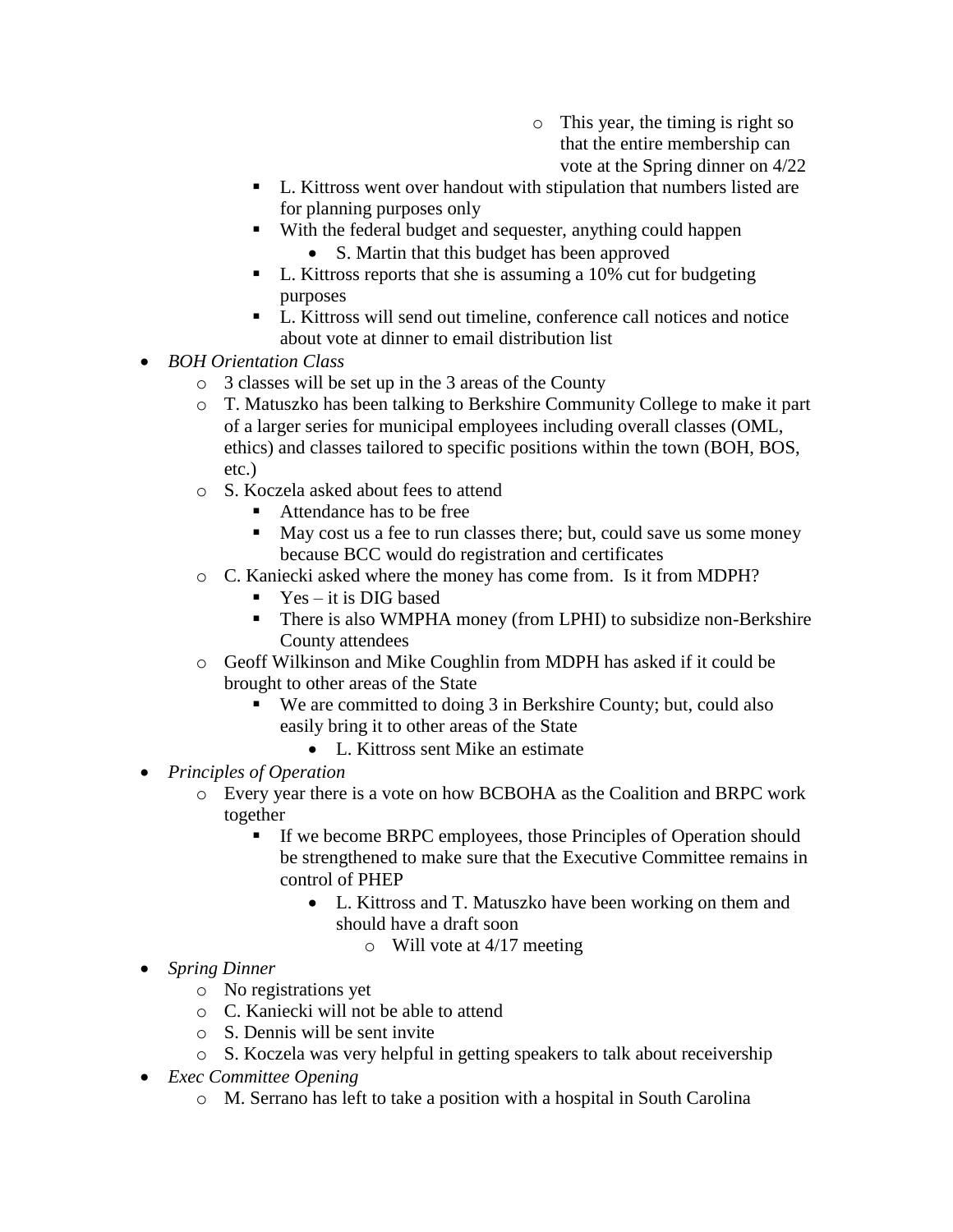- $\blacksquare$  He will be missed and was thanked for his service
- o L. Kittross is hoping to convince G. Armstrong to join
	- G. Armstrong is considering it and will give her answer soon
		- If she is willing, appointment would take place at  $4/17$  meeting
- *Mosquito Conference*
	- o 4/24 at Pittsfield Senior Center
	- o Dr. Brown, MDPH Veterinarian, will discuss the impact on animals and humans; Lee Corte, from the Pesticide Bureau, will discuss the life-cycle and how to disrupt it; Berkshire County Mosquito Control Project will speak for 10 minutes about services they provide
	- o Discussion about inviting others from municipal departments (DPW, BOS, etc.) and school districts – yes
	- $\circ$  Discussion about inviting the public not sure if it's appropriate
	- o WMPHA has given money to assist with food cost
	- o How many municipalities are involved with BCMCP?
		- C. Kaniecki will send email with link to find out
	- o How does someone become a licensed applicator?
		- Need to take an all-day course and test
	- o How do we find out who is licensed in the County?
		- There is no way to find out; but, DPWs and schools could be asked if they have someone on staff who is licensed

## **New Business**

- *4/30 LPHI Fellow Induction Ceremony*
	- o C. Kaniecki is being inducted
		- S. Martin (and maybe L. Kittross) is going
			- Willing to car-pool
	- o Ceremony will take place at the Tower Hill Botanical Garden
- *ICS/NIMs Courses* 
	- o A North County session and a South County session will be scheduled
		- Class will be taught by us and in a computer lab so that people can get online and take exam
- *Presentation on April 17*
	- o Hazardous Vulnerability Analysis by MDPH
- *MHOA*
	- o Conference is now on the Cape
- *MAHB*
	- o Will not schedule any classes in Central or Western MA
- *WMPHA*
	- o Would like to consider co-hosting a large one-day conference in the Fall
		- 2 tracks (one septic, one BOH)
- *LPHI trainings*
	- o L. Kittross handed out a listing of online trainings and highlights in 2012

### **2:11 – Adjourn – J, Kennedy motioned, S. Koczela seconded, unanimous approval to adjourn**